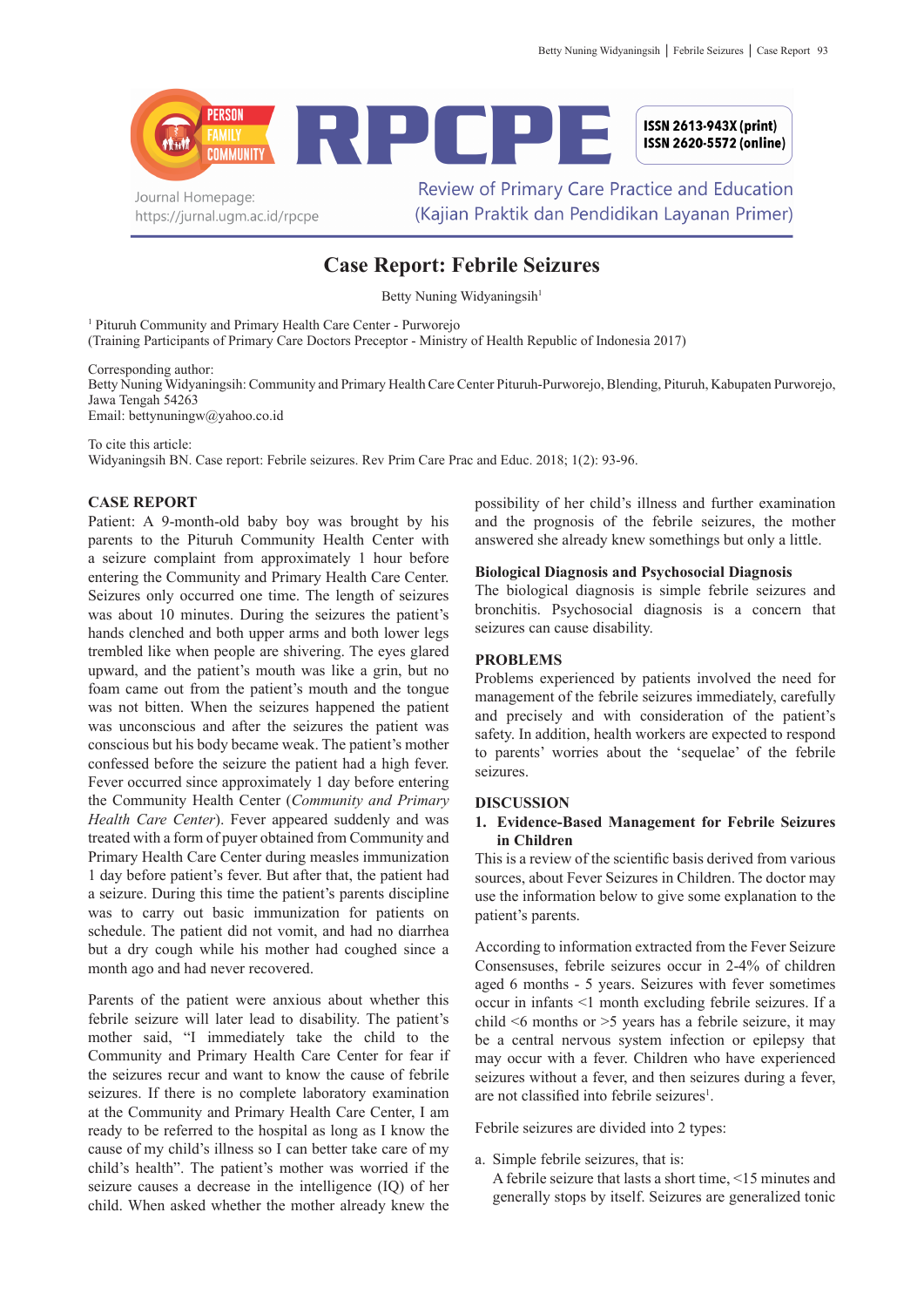or clonic seizures, with no focal movement. Febrile seizures do not recur within 24 hours. This type of seizures accounts for 80% of all febrile seizures

- b. Complex fever seizures, that is:
	- Seizures with one of the following features:
	- 1) Seizures lasting > 15 minutes,
	- 2) Focal or partial seizures of one side or generalized seizures preceded by partial seizures,
	- 3) Repeats or more than once in 24 hours<sup>1</sup>.

Febrile seizures are more common when a family has a history of febrile seizures, with about 20% between siblings and 10% among elderly<sup>2</sup>. Neurological defects or abnormalities as a result of febrile seizures are very rarely reported. Both mental and neurological development are generally normal in previously normal patients. Other studies have retrospectively reported neurologic abnormalities in a small proportion of cases, and this disorder usually occurs in cases with convulsive seizures or recurrent seizures in general or focal episodes<sup>1</sup>.

- a. Deaths due to febrile seizures have never been reported. Deaths are avoided with rapid and appropriate seizure handling, and the prognosis is usually good. One study found KDS (Simple Febrile Seizures) mortality was  $0.46\%$  s/d  $0.74\%$ <sup>3</sup>.
- b. The possibility of recurrence is approximately 25 s/d 50% in the first 6 months of the first attack<sup>3</sup>.
- c. Epilepsy

Epilepsy rate was found to be 2.9% of KDS and 97% of epilepsy were provoked by fever. The risk of epilepsy faced by a child after KDS disease depends on the following factors:

- 1) History of seizures without fever in the family,
- 2) Abnormalities in progression or abnormality before the child has KDS,
- 3) Seizures lasted a long time or focally.

If there are at least 2 of the 3 factors above, then the probability of having a seizure without fever is 13%, compared to only one or none of the above<sup>3</sup>.

- d. Hemiparesis usually occurs in patients who have long seizures (lasting more than half an hour) with both generalized seizures and focal seizures. Focal seizures that occur are in accordance with the paralysis. At first, paralysis is flaccid, then 2 weeks later there arises a state of spasticity. It is estimated that more than 0.2% of KDS develop hemiparesis after a long seizure<sup>3</sup>.
- e. Mental Retardation

It was found that out of 431 patients with KDS there were no IQ abnormalities, while febrile seizures in children who previously had developmental disorders or neurologic abnormalities found a lower IQ. If febrile seizures are followed by recurrence of seizures without fever, the likelihood of mental retardation is 5x greater<sup>3</sup>.

In cases of febrile seizures, laboratory tests are not routinely performed but can be performed to evaluate the source of febrile infections or other conditions such as dehydration, or gastroenteritis with fever. Laboratory examinations may include peripheral blood, electrolytes,

and blood sugar tests<sup>1</sup>. Febrile seizures occur in 2% to  $5\%$  of children aged 6 months to 5 years<sup>4</sup>, with the peak incidence at 18 months and low incidence before 6 months or after 3 years<sup>5</sup>. Almost 5% of children under 16 years have experienced at least one febrile seizure in their life<sup>6</sup>. More than 90% of people with febrile seizures occur in children under 5 years of age<sup>7</sup>.

#### **2. Person-centered care**

A febrile seizure is a recurring condition for which the doctor must establish good communication with the patient. Doctors can do alloanamnesis about patient complaints, explore the family's perceptions related to the disease, explore family perceptions about the patient's illness, and how the family faces the condition of the patient's illness. We discussed with the patient's family about the problem in this case. Doctors should be able to understand the parents of patients suffering from febrile seizures who are worried about their child's illness. The anxiety should be reduced by convincing them that febrile seizures can generally be normal again and provide a way of handling the seizures. It is important to provide understanding to the patient's parents about the need for further treatment because of the possibility of recurrent seizures as well as finding the cause of the seizures and need to follow up the disease. Patients need proper evaluation to find the cause of seizures. Some of the following questions can serve for doctor's guidance in evaluating Fever Seizures in Children:

- a. Is there an infection?
- b. Are there electrolyte abnormalities in the blood?
- c. Is there a structural problem in the brain?

Often there is no obvious cause why a first seizure occurs, and a CT or MRI scan of the brain as well as an EEG (electroencephalogram) may be necessary to find the cause. If a seizure occurs as soon as the fever has started or when the temperature is relatively low, the risk of recurrence is higher<sup>8</sup>.

The intellectual ability (IQ) and other aspects of brain development do not seem to be affected by febrile seizures, whether it is simple, complex, or recurrent seizures or whether it is due to infection or after immunization. Epilepsy is more common in children who have suffered a febrile seizure. However, a child's risk of epilepsy after having a simple febrile seizure is only slightly higher than a child who has never had a febrile seizure<sup>9</sup>.

At the time of the consultation, the mother stated that his grandmother was very protective of the patient so the child could not get sick. The grandma forbids the patient to play too long, makes him eat a lot and he should not be too tired. While doing home visits, his mother told me the patient was rarely sick. The knowledge of the patient's parents (father) about febrile seizures is also very limited, telling that febrile seizures are diseases that can later cause epilepsy and the child becomes stupid. According to his grandmother, the patient's illness is due to heredity where there are nerve abnormalities.

From this case, the assessment was done in the form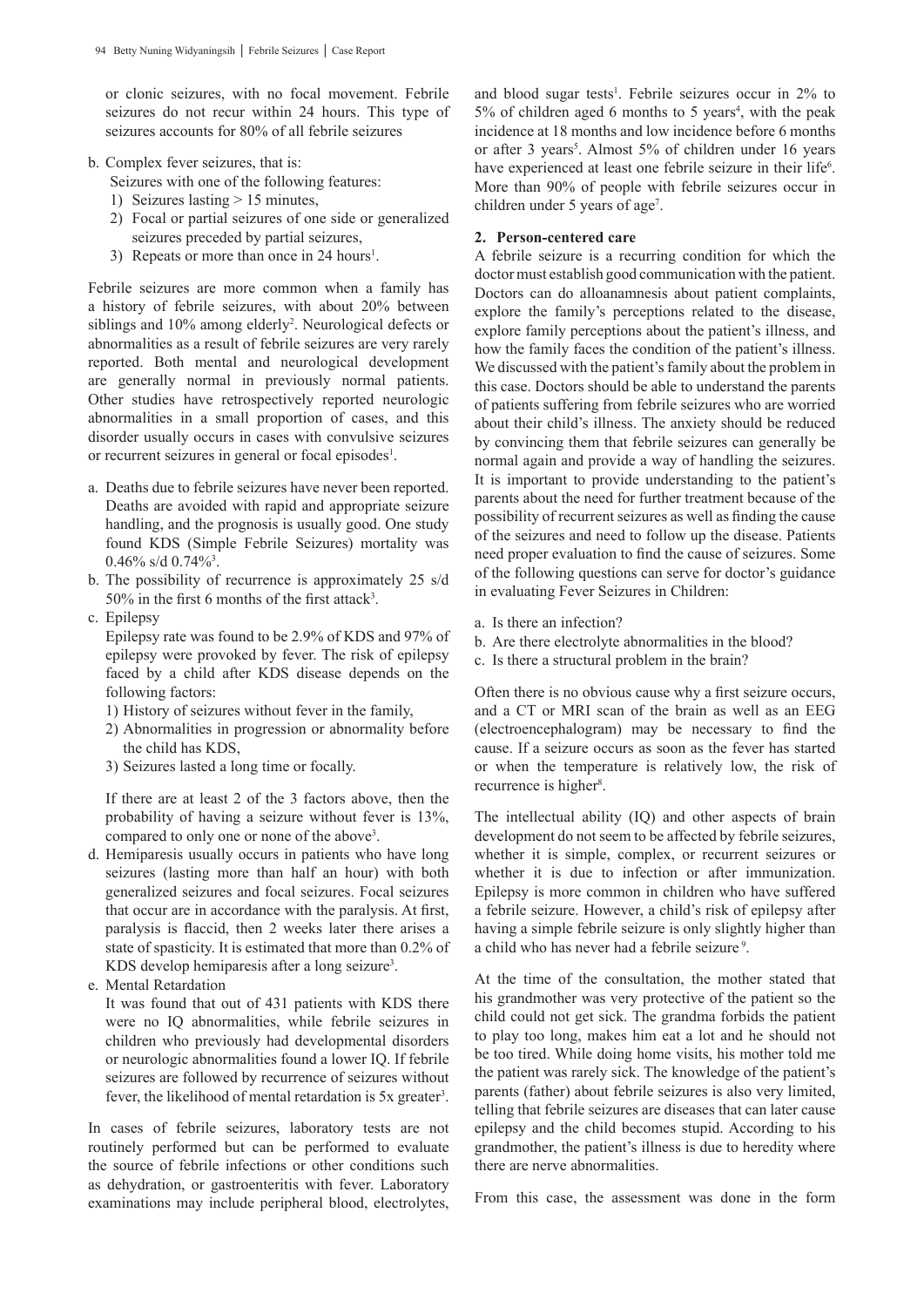of family functions with the Family APGAR, namely Adaptation, Partnership, Growth, Affection, and Resolve. APGAR component definitions are as follows: 'Adaptation' is the use of resources from within and outside the family to solve problems when the family balance is disrupted during a crisis. 'Partnership' is to discuss decision making and foster a sense of responsibility by family members. 'Growth' is physical and emotional maturity, and selffulfillment achieved by family members. 'Affection' is a sharing and caring affection between family members. Finally, 'Resolve' is the commitment of providing time with other family members for physical and emotional  $c$ loseness<sup>10</sup>. It also always involves decisions to share welfare and space. Assessment of APGAR questionnaire by the patient got score 9 which showed excellent family function. Here are the APGAR family assessment results based on the questionnaires answered by the patient's mother: 1) I am satisfied with the help I received from my family when facing the problem, score 2; 2) I am satisfied with the way the family tries to discuss things and in solving problems, score 1; 3) I feel the family can accept my desire to do a new activity or make changes in my lifestyle, score 2; 4) I feel satisfied with the way the family expresses a sense of affection and responds to my feelings of anger, sadness and affection, score 2; and 5) I feel satisfied with the amount of time with family and spend time together, score 2. Score 2 is selected if almost always, score 1 if sometimes, and score 0 if almost never. Total score of 7-10 indicates excellent family function, a score of 4-6 indicates moderate family dysfunction, and a score of 0-3 indicates poor family dysfunction. The total

score of this case is 9, meaning excellent family function.

Family Doctors need to do the following:

- a. Present to parents and family of the patient about the results of the examination that has been done at the Community and Primary Health Care Center, while providing guidance on the follow-up plan of patient care and therapy.
- b. Provide education and counseling, explaining that infant fever and allergic cough is a treatable disease so they should not use alternative medicine.
- c. Include family members and parents in education and counseling about the patient illness.
- d. Give referrals to the hospital for further handling of seizures and for referral back from the hospital when the patient's follow-up has been completed.
- e. Record all information and actions of handling febrile seizures in the medical record.
- f. Suggest parents can always provide febrifuge, antiallergic medicine at home for first aid.
- g. Deliver information on baby emergency signs at home which indicate they should be taken to a health center or hospital.
- h. Provide an understanding to the patient's parents about the need for further treatment because of the possibility of recurring seizures as well as finding the cause of the seizures and the need to follow up the disease. Provide explanation that patients need additional evaluation to find the cause of seizures and answer the following questions: Is there an infection? Are there electrolyte

abnormalities in the blood? Is there a structural problem in the brain? Explain to the parents that often there is no obvious cause why a first seizure occurs, and a CT or MRI scan of the brain as well as an EEG (electroencephalogram) may be necessary to find the cause.

i. Recommend making BPJS (Health Insurance) for health financing guarantee.

#### **3. Primary Care Management**

At the time the patient fever seizure occurs there is need for the doctor to know the condition of the patient's health as a whole by doing anamnesis with physical examination and investigation, and to collaborate with nurses in the treatment of febrile seizures, by giving referrals to the hospital for further handling of seizures and for referral back from the hospital when the patient's follow-up has been completed. Doctors need to record all information and actions of handling febrile seizures in the medical record, and provide information to parents if they have health insurance that the patient gets health care in the hospital for free so parents do not have to worry about hospital financing problem.

On a re-visit or after a referral back from the hospital a doctor should follow up the progression of the illness alert for any recurrence of febrile seizures. There is no sex difference in Febrile Seizures, but the occurrence in Asian populations is higher than other races. Febrile seizures follow a bimodal seasonal pattern and usually reflect peak respiratory infections (November-January) or gastrointestinal infections (June-August). Two-thirds of cases of febrile seizures seen in the emergency department are simple febrile seizures<sup>2</sup>.

## **4. Specific Problem-Solving Skills**

After anamnesis, physical examination, and laboratory examination, the doctor can interpret and conclude the results and then plan appropriate medical action for the patient. A child who has a febrile seizure should be seen by a doctor as soon as possible (in the emergency department) to determine the cause of the fever. The recommended treatment is as follows: Give stesolid 10 mg suppository, Install O2 ½ ltr/min, Give paracetamol Syr 4x1 tsp powder, Give cetirizine Syr 1x1 tard, and Observe patient in ER, if necessary caring for monitoring.

Treatment for long-term seizures usually involves providing anti-seizure medication and monitoring heart rhythm, blood pressure, and breathing. If the seizure stops by itself, anti-seizure medications are not necessary. After a simple febrile seizure, most children do not need to stay in the hospital unless the seizure is caused by a serious infection that requires hospitalization.

After the seizure has stopped, treatment for fever begins, usually by giving per oral or per rectal acetaminophen or ibuprofen<sup>9</sup>.

## **5. Comprehensive approach**

Curative treatment is given to overcome febrile seizures with anticonvulsants. Preventative measures prevent